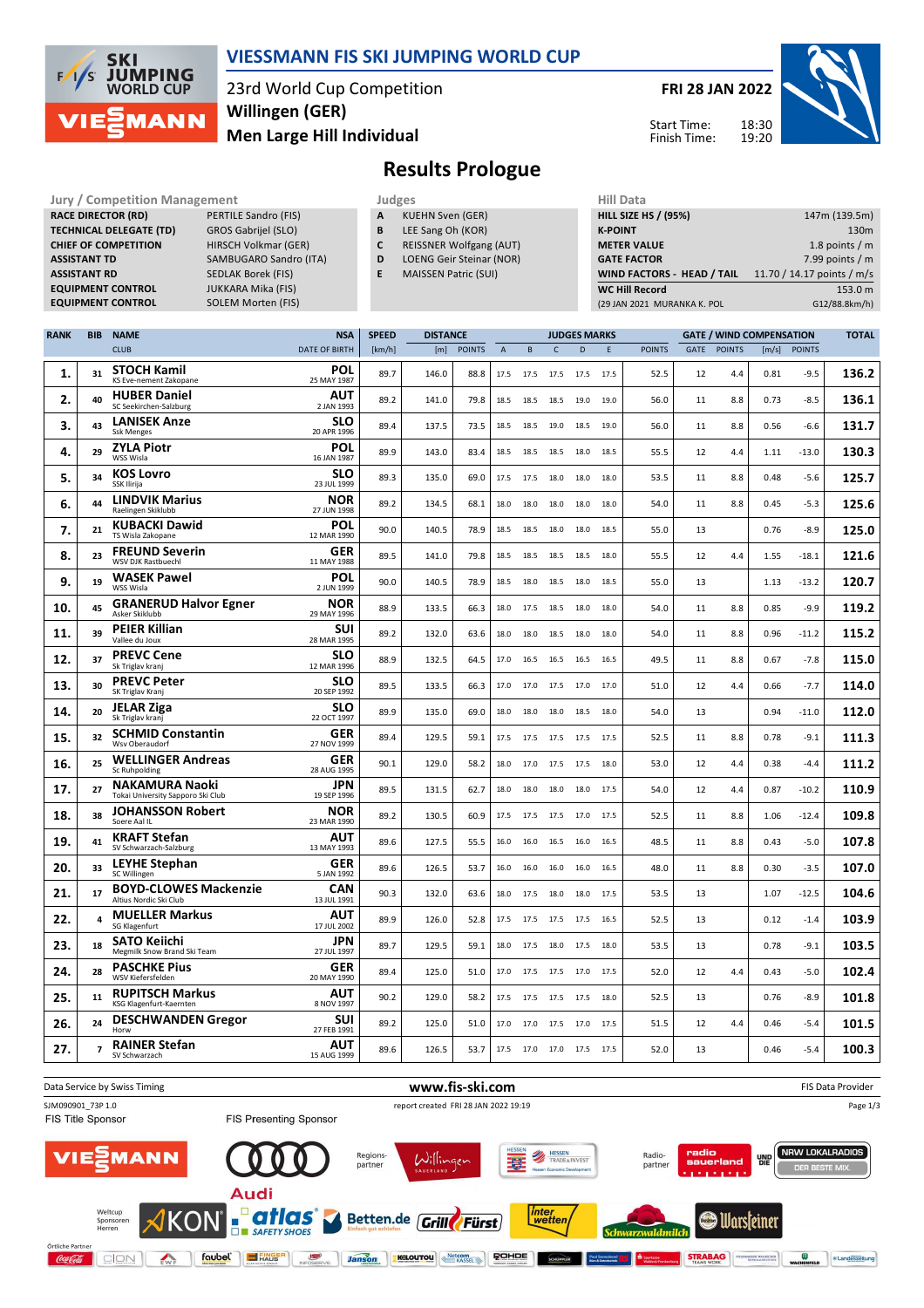

#### **VIESSMANN FIS SKI JUMPING WORLD CUP**

23rd World Cup Competition **Men Large Hill Individual Willingen (GER)**

**FRI 28 JAN 2022**

Start Time: Finish Time:



## **Results Prologue**

| <b>RANK</b>          | <b>BIB</b>      | <b>NAME</b>                                                      | <b>NSA</b>                | <b>SPEED</b> | <b>DISTANCE</b> |               |                |                     |           | <b>JUDGES MARKS</b>      |      |               |      | <b>GATE / WIND COMPENSATION</b> |         |               | <b>TOTAL</b> |
|----------------------|-----------------|------------------------------------------------------------------|---------------------------|--------------|-----------------|---------------|----------------|---------------------|-----------|--------------------------|------|---------------|------|---------------------------------|---------|---------------|--------------|
|                      |                 | <b>CLUB</b>                                                      | <b>DATE OF BIRTH</b>      | [km/h]       | [m]             | <b>POINTS</b> | $\overline{A}$ | B                   | r         | D                        | E    | <b>POINTS</b> | GATE | <b>POINTS</b>                   | [m/s]   | <b>POINTS</b> |              |
| 28.                  | 36              | <b>ZAJC Timi</b><br>SSK Ljubno BTC                               | <b>SLO</b><br>26 APR 2000 | 89.3         | 143.0           | 83.4          | 7.0            | 10.0                | 7.0       | 8.0                      | 6.5  | 22.0          | 11   | 8.8                             | 1.39    | $-16.3$       | 97.9         |
| 28.                  | 16              | <b>HULA Stefan</b><br>KS Eve-nement Zakopane                     | POL<br>29 SEP 1986        | 89.9         | 124.5           | 50.1          | 17.5           | 17.0 17.5           |           | 17.0                     | 17.5 | 52.0          | 13   |                                 | 0.36    | $-4.2$        | 97.9         |
| 30.                  | 26              | <b>KOBAYASHI Junshiro</b><br>Megmilk Snow Brand Ski Team         | <b>JPN</b><br>11 JUN 1991 | 89.3         | 125.5           | 51.9          | 17.0           | 17.0 17.0           |           | 17.0                     | 17.0 | 51.0          | 12   | 4.4                             | 0.81    | $-9.5$        | 97.8         |
| 31.                  | 1               | <b>LACKNER Thomas</b><br>HSV Absam-Bergisel-Tirol                | <b>AUT</b><br>9 APR 1993  | 89.9         | 125.5           | 51.9          |                | 17.0 17.0 17.0      |           | 17.0                     | 17.0 | 51.0          | 13   |                                 | 0.56    | $-6.6$        | 96.3         |
| 32.                  | 14              | <b>PEDERSEN Robin</b><br>Stalkameratene II                       | <b>NOR</b><br>31 AUG 1996 | 89.8         | 122.5           | 46.5          |                | 17.0 17.0 17.5      |           | 17.0                     | 17.0 | 51.0          | 13   |                                 | 0.33    | $-3.9$        | 93.6         |
| 33.                  | 15              | <b>BRESADOLA Giovanni</b><br>C.S. ESERCITO                       | <b>ITA</b><br>17 FEB 2001 | 89.5         | 121.0           | 43.8          |                | 17.0 17.5 17.0 16.5 |           |                          | 17.0 | 51.0          | 13   |                                 | 0.13    | $-1.5$        | 93.3         |
| 34.                  |                 | <b>BAZHENOV Aleksandr</b><br>Zdushor ZVS CSP                     | <b>RUS</b><br>13 JUL 1995 | 89.6         | 123.0           | 47.4          |                | 17.0 17.0 17.0 17.5 |           |                          | 17.0 | 51.0          | 13   |                                 | 0.62    | $-7.3$        | 91.1         |
| 35.                  | 13              | <b>DEAN Decker</b><br>Steamboat Springs winter sports clu        | <b>USA</b><br>8 AUG 2000  | 90.0         | 115.0           | 33.0          |                | 17.0 16.5 17.0 17.0 |           |                          | 17.0 | 51.0          | 13   |                                 | $-0.33$ | 4.7           | 88.7         |
| 36.                  | 10 <sup>1</sup> | <b>STEINER Maximilian</b><br>ASVOE Nordic Team Salzkammergut (NT | <b>AUT</b><br>4 MAY 1996  | 89.7         | 117.0           | 36.6          | 16.5           | 16.5                | 16.0      | 16.0                     | 16.5 | 49.0          | 13   |                                 | 0.38    | $-4.4$        | 81.2         |
| 37.                  | 12              | <b>CONTAMINE Mathis</b><br>Courchevel                            | <b>FRA</b><br>14 SEP 2001 | 89.2         | 116.0           | 34.8          |                |                     |           | 17.0 17.0 17.0 16.5 17.0 |      | 51.0          | 13   |                                 | 0.57    | $-6.7$        | 79.1         |
| 38.                  | 35              | <b>SATO Yukiva</b><br>Megmilk Snow Brand Ski Team                | <b>JPN</b><br>19 JUN 1995 | 88.8         | 109.5           | 23.1          | 15.5           |                     | 15.5 15.5 | 14.5                     | 16.5 | 46.5          | 11   | 8.8                             | 0.27    | $-3.2$        | 75.2         |
| 39.                  |                 | <b>MERILAEINEN Eetu</b><br>Jyvaeskylae Ski club                  | <b>FIN</b><br>19 APR 1997 | 89.4         | 112.0           | 27.6          | 17.0           | 16.5 16.5           |           | 16.5                     | 17.0 | 50.0          | 13   |                                 | 0.54    | $-6.3$        | 71.3         |
| 40.                  | $\mathbf{R}$    | <b>MUMINOV Sabirzhan</b><br>Almaty                               | <b>KAZ</b><br>16 APR 1994 | 89.2         | 112.0           | 27.6          | 16.5           | 16.5 16.5           |           | 16.0                     | 16.5 | 49.5          | 13   |                                 | 0.77    | $-9.0$        | 68.1         |
| 41.                  |                 | <b>POHJOLA Arttu</b><br>Lahden Hiihtoseura                       | <b>FIN</b><br>7 JUN 2001  | 89.0         | 109.0           | 22.2          | 16.5           | 16.0                | 16.0      | 16.0                     | 15.5 | 48.0          | 13   |                                 | 0.19    | $-2.2$        | 68.0         |
| 42.                  |                 | <b>MAKSIMOCHKIN Mikhail</b><br>Sdushor CSP N. Novgorod Dinamo    | <b>RUS</b><br>29 AUG 1993 | 89.1         | 105.5           | 15.9          | 16.0           | 16.0 15.5           |           | 16.0                     | 16.5 | 48.0          | 13   |                                 | $-0.02$ | 0.3           | 64.2         |
| 43.                  |                 | <b>FOUBERT Valentin</b><br>C.S courchevel                        | <b>FRA</b><br>17 AUG 2002 | 89.3         | 103.5           | 12.3          | 15.0           | 15.5 14.5           |           | 14.5                     | 14.5 | 44.0          | 13   |                                 | 0.90    | $-10.5$       | 45.8         |
| <b>Did Not Start</b> |                 |                                                                  |                           |              |                 |               |                |                     |           |                          |      |               |      |                                 |         |               |              |

| Puu Not Start             |            |  |  |  |  |  |  |  |  |  |
|---------------------------|------------|--|--|--|--|--|--|--|--|--|
| 47<br>GEIGER Karl         | GER        |  |  |  |  |  |  |  |  |  |
| KOBAYASHI Ryoyu<br>46     | <b>JPN</b> |  |  |  |  |  |  |  |  |  |
| EISENBICHLER Markus<br>42 | <b>GER</b> |  |  |  |  |  |  |  |  |  |
| <b>ITO Daiki</b><br>22    | <b>JPN</b> |  |  |  |  |  |  |  |  |  |